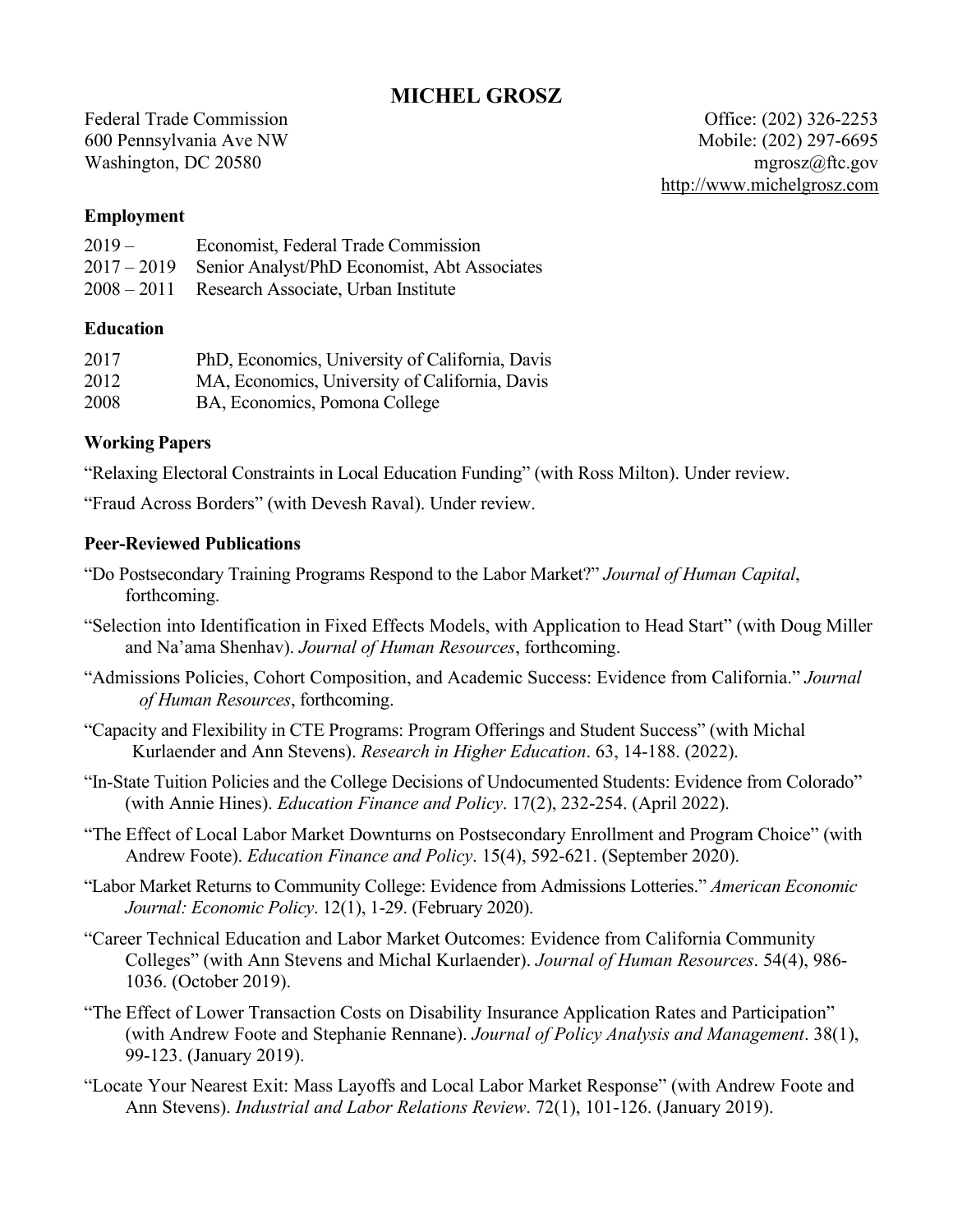## **Work in Progress**

"School Infrastructure Spending and Academic Outcomes," (with Ross Milton).

"Event Studies with Secular Time Trends," (with Matt Naven).

- "Community Colleges and Positive Local Labor Demand Shocks," (with Andrew Foote and Cody Orr).
- "Dual Enrollment in California's Community Colleges," (with Michal Kurlaender).
- "Community College Training and Occupational Trajectories: Evidence from Nursing School Lotteries"
- "Hassle Costs and the Marginal Complainer: Evidence from a Website Redesign," (with Devesh Raval).

### **Other Publications**

- Kurlaender, Michal, Sherrie Reed, Michel Grosz, Joanna Mathias, and Katherine Hughes. 2021. "A Foot in the Door: Growth in Participation and Equity in Dual Enrollment in California." US Davis Wheelhouse Brief, Volume 6, Number 7.
- Reed, Sherrie, Michel Grosz, Michal Kurlaender, and Susanna Cooper. 2021. "A Portrait of Student Parents in the California Community Colleges." UC Davis Wheelhouse Brief, Volume 6, Number 2.
- Grosz, Michel. 2019. "The Mismatch between College Training and Worker Demand." *Inside Higher Ed.*
- Foote, Andrew, Michel Grosz and Ann Stevens. 2015. "How workers exit the labour market after local economic downturns." VoxEU.
- Stevens, Ann, Michal Kurlaender and Michel Grosz. 2015. "Community College Career Technical Education Programs Significantly Increase Earnings." UC Davis Center for Poverty Research Policy Brief, Volume 4, Number 5.
- Comey, Jennifer and Michel Grosz. 2011. "Where Kids Go: The Foreclosure Crisis and Mobility in Washington, D.C." Washington, DC: The Urban Institute.
- Comey, Jennifer and Michel Grosz. 2010. "Smallest Victims of the Foreclosure Crisis: Children in the District of Columbia." Washington, DC: The Urban Institute.
- Comey, Jennifer, Peter Tatian, Rosa Maria Castaneda, Michel Grosz, and Lesley Freiman. 2010. "State of Latinos in the District of Columbia." Report for the District of Columbia Mayor's Office on Latino Affairs. Washington, DC: The Urban Institute.
- Chaudry, Ajay, Juan Pedroza, Heather Sandstrom, Anna Danziger, Michel Grosz, Molly Scott and Sarah Ting. 2011. "Child Care Choices of Low-Income Working Families." Washington, DC: Urban Institute
- Comey, Jennifer, Kaitlin Franks, David Price, Michel Grosz, and Lesley Freiman. 2010. "Every Kid Counts in the District of Columbia: 16th Annual Fact Book 2009." Washington, DC: Annie E Casey Foundation.
- Pettit, Kathryn, Mary Cunningham, G. Thomas Kingsley, Leah Hendey, Jennifer Comey, Liza Getsinger, and Michel Grosz. 2009. "Foreclosures in the Nation's Capital 2009." Prepared for the Fannie Mae Foundation. Washington, DC: The Urban Institute
- Pettit, Kathryn, Mary Cunningham, G. Thomas Kingsley, Leah Hendey, Jennifer Comey, Liza Getsinger, and Michel Grosz. 2009. "Housing in the Nation's Capital 2009." Prepared for the Fannie Mae Foundation. Washington, DC: The Urban Institute.
- Winkler, Mary Kopczynski, Brett Theodos, and Michel Grosz. 2009. "Evaluation Matters: Lessons from Youth-Serving Organizations." Washington, DC: The Urban Institute.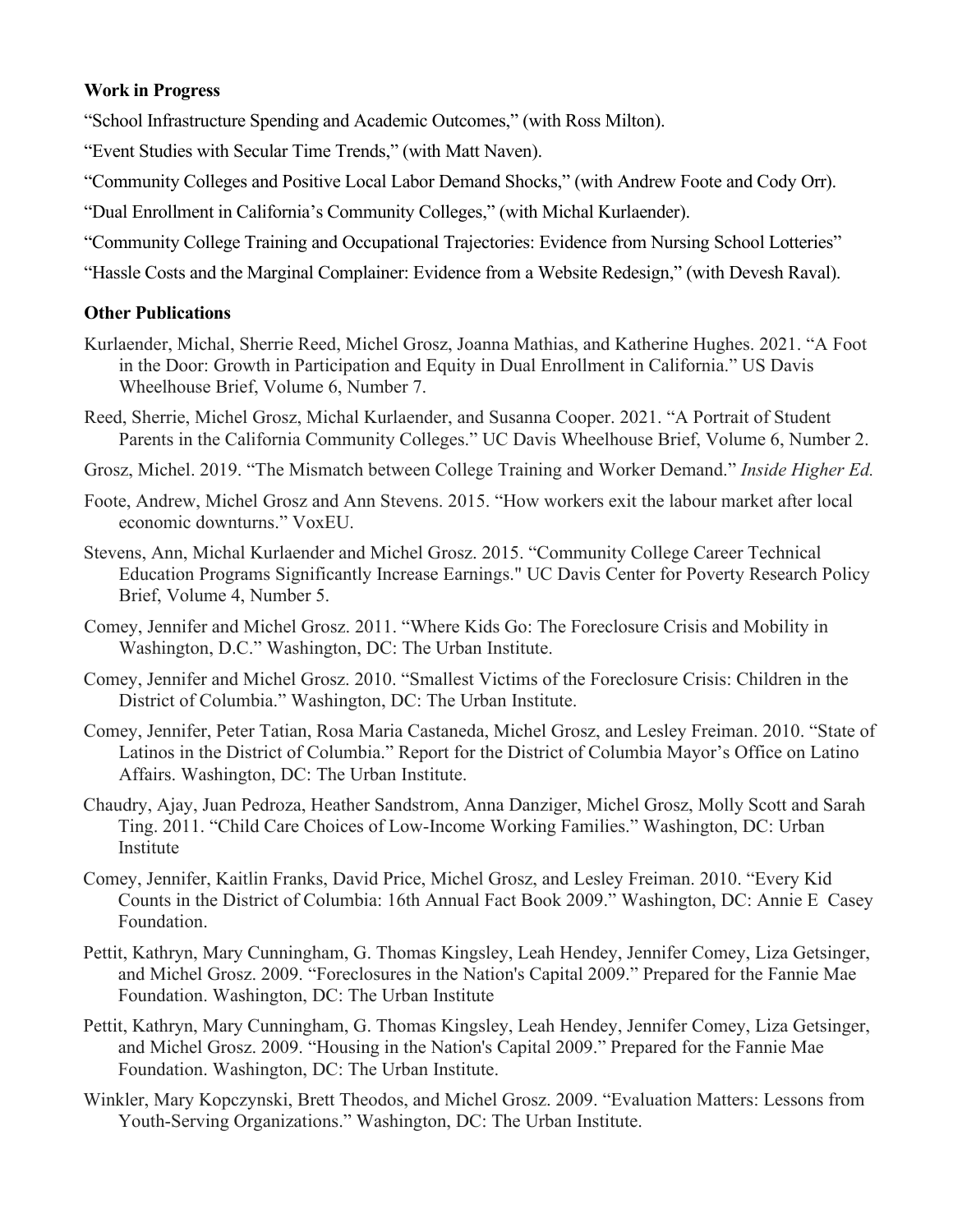Comey, Jennifer, David Price, and Michel Grosz. 2008. "Every Kid Counts in the District of Columbia: 15th Annual Fact Book 2008." Washington, DC: Annie E. Casey Foundation.

### **Awards, Fellowships, and Grants**

- 2020 Reviewer of the Year, *Education Finance and Policy*
- 2018 Emerging Education Policy Scholar, Fordham Institute and AEI
- 2017 Job Market Fellowship, UC Davis Economics
- 2017 Emerging Scholars Award, University of California Center Sacramento, Honorable Mention
- 2016 APPAM Poster Session Award, Second Place
- 2015 Western Economic Association Dissertation Workshop, Invited Participant
- 2015 National Academy of Education/Spencer Dissertation Fellowship
- 2015 AERA Minority Fellowship in Education Research (declined)
- 2014 NBER Disability Research Center, Project NB15-04
- 2009 Urban Institute President's Award for Most Outstanding Research Publication

### **Seminar and Conference Presentations (including scheduled)**

| American Economic Association (AEA), Association for Public Policy Analysis and       |
|---------------------------------------------------------------------------------------|
| Management (APPAM), Association for Education Finance and Policy (AEFP), Society of   |
|                                                                                       |
| AEA, Washington & Lee University, Virginia Military Institute, Society of Labor       |
| Economists (SOLE), Federal Trade Commission, APPAM                                    |
| American University School of Public Affairs, University College Dublin, Society for  |
| Research on Educational Effectiveness (SREE), Washington Area Labor Economics         |
| Symposium (WALES), AEFP, SGE, Center for Economic Growth and Opportunity, UC          |
| Davis Economics Alumni Conference, Wheelhouse Scholars Retreat, APPAM                 |
| Pepperdine University, FTC, Wheelhouse Scholars Retreat, DC Econ of Ed Working        |
|                                                                                       |
| American University, University of Delaware, Southern Economic Association (SEA),     |
|                                                                                       |
| Southern California Conference in Applied Microeconomics, Center for Analysis of      |
| Postsecondary Education and Employment (CAPSEE), Abt Associates, IMPAQ                |
| International, Institute for Defense Analyses, Analysis Group, University of Illinois |
|                                                                                       |
| APPAM, Pomona College, University of Nevada-Reno, All California Labor Economics      |
| (poster), American Educational Research Association (AERA), National Academy of       |
| Education Spring Retreat, UC Davis Interdisciplinary Graduate/Professional Student    |
|                                                                                       |
| National Academy of Education Fall Retreat, Western Economics Association (WEAI), UC  |
|                                                                                       |
|                                                                                       |
|                                                                                       |
|                                                                                       |

### **Professional Activities**

Referee: AERA Open, American Economic Journal: Economic Policy; Demographic Research, Economic Development Quarterly, Ecological Economics; Economic Change and Restructuring, Economic Inquiry, Economic Journal, Economics of Education Review, Education Economics, Education Finance and Policy, Educational Evaluation and Policy Analysis, FTC Working Paper Series, Industrial Relations, Journal of Human Resources, Journal of Labor Economics, Journal of Policy Analysis and Management, Journal of Public Economics, Journal of Research on Educational Effectiveness, Journal of the European